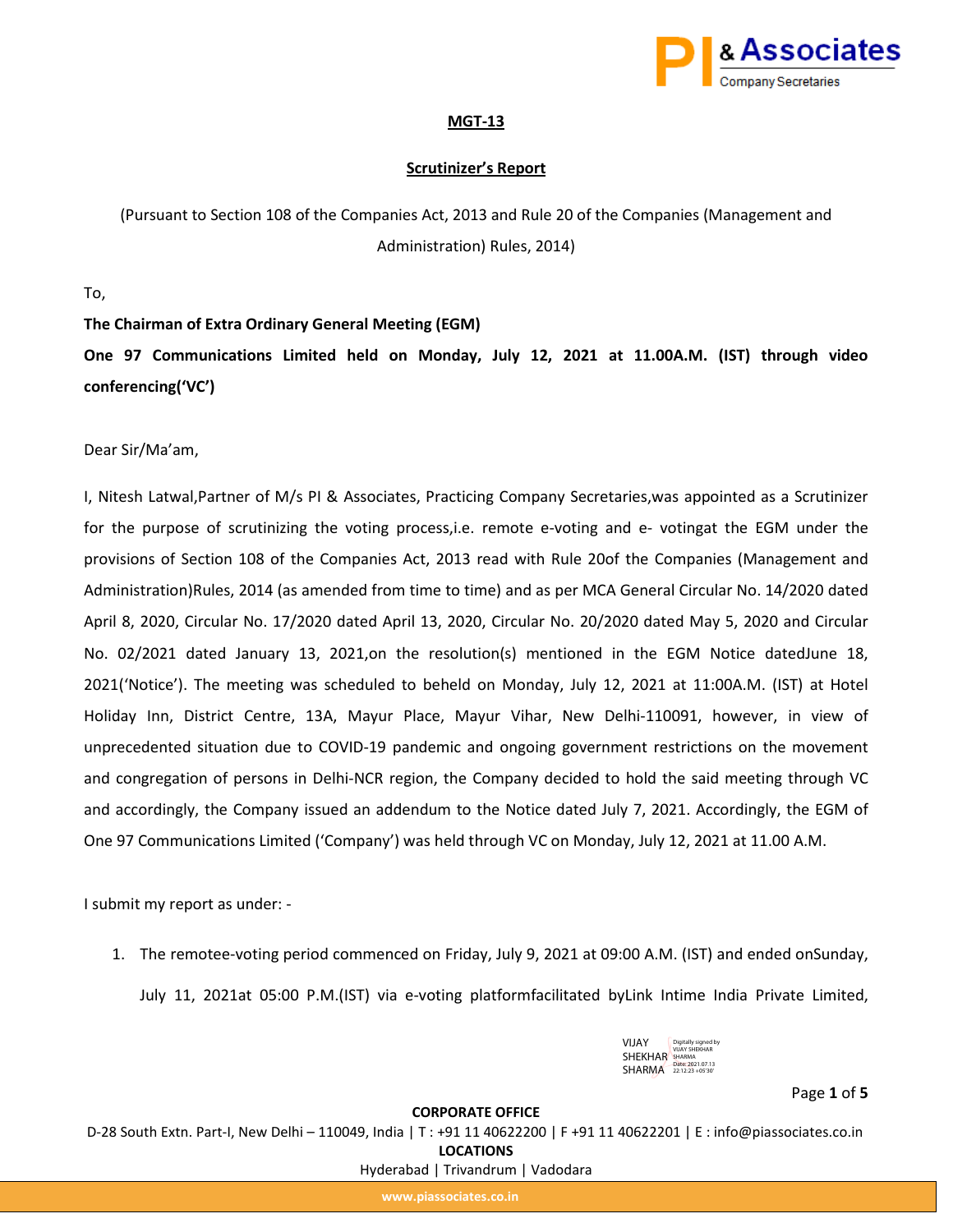

Authorized Agency to providee-voting facility viz.: [https://instavote.linkintime.co.in.](https://instavote.linkintime.co.in/) The Company had also provided e-voting facilityto the Members who attended the EGM and eligible to vote thereat.

- 2. The Members of the Company as on the "cut-off" date i.e.Monday, July 5, 2021were entitled to avail the facility of remote e-voting as well ase-voting at the EGM on the proposed resolution(s) as set out in the Notice. Accordingly, 15 (fifteen) members, being eligible,have cast votes through remote e-voting on evoting platform of the Authorized Agency.
- 3. The Authorized Agency has provided us the list of members participated in the EGM through VC and there were 35 (thirty-five) memberswho attended the meeting whereasonly 23 (twentythree)memberscasted their votes through e-voting in the EGM. Further, it is pertinent to note that duplication of voting by any member was not possible since e-voting system of the Authorized Agency did not allow any member to cast his vote in the EGM if he had already casted vote through remote evoting.
- 4. The management of the Company is responsible to ensure the compliance with the requirements of the Companies Act, 2013 and Rules thereof in respect of the resolution contained in the Notice of EGM and providing proper facility for EGM.
- 5. As a scrutinizer, we ensured the scrutiny of the e- voting at the EGM and remote e-voting process in a fair and transparent manner and have prepareda consolidated scrutinizer's report of the votes cast 'For' or 'Against' the resolutions stated in the EGM Notice. Further, we also ensured that the members who attended the EGM and cast their vote either through remote e-voting or through e-voting at the EGM were eligible to attend on the basis of list of shareholders as on cut-off date so provided by the Company.
- 6. At the commencement of the meeting, Mr. Amit Khera, Company Secretary initiated the proceedings and briefed the members about the resolutions to be put forth for voting at the meeting. Thereafter,

| VIJAY          | Digitally signed by                   |
|----------------|---------------------------------------|
| <b>SHEKHAR</b> | <b>VIJAY SHEKHAR</b><br><b>SHARMA</b> |
|                | Date: 2021.07.13                      |
| <b>SHARMA</b>  | $77:13:43 + 05'30'$                   |

Page **2** of **5**

#### **CORPORATE OFFICE**

D-28 South Extn. Part-I, New Delhi – 110049, India | T : +91 11 40622200 | F +91 11 40622201 | E : info@piassociates.co.in **LOCATIONS**

Hyderabad | Trivandrum | Vadodara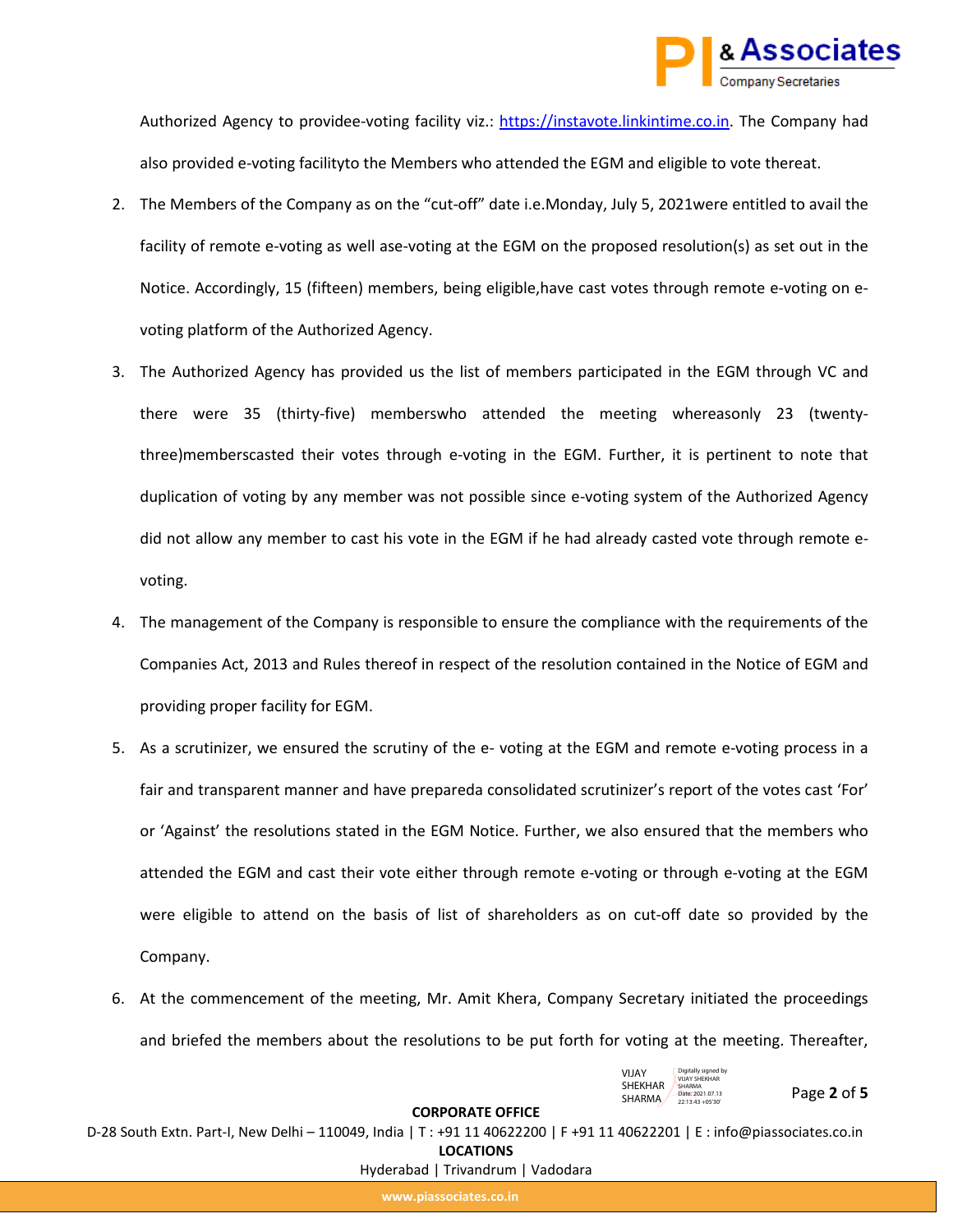

Mr. Vijay Shekhar Sharma, the Chairman of the meeting welcomed the members and authorizedthe Company Secretary to conclude the meeting and carry out the e-voting process. The Company Secretary then thanked the members and directors for joining the meeting virtually and thereafter, he announced that the e-voting facility would be kept open for the next 60 minutes to enable the members to cast their vote throughe-voting facility (i.e. **InstaMeet** ) provided by the said Authorized Agency.

- 7. After the expiry of the time allocated for the aforesaid e-voting facility, the votes cast by the members at the EGM through e-voting system and through remote e-voting facility were downloaded from the portal of Authorized Agency ([https://instavote.linkintime.co.in\)](https://instavote.linkintime.co.in/) around 12:15 PM (noon)in the presence of two witnesses who were not in employment of the Company.
- 8. The consolidated summary of results of e-voting at EGM and remote e-voting is annexed herewith as **Annexure- A.**
- 9. Based on the aforesaid results, I report that all the resolutions as contained in the Item No. 1 to 5 of Notice of theEGM of the company have been passed with requisite majority.

**Thanking You For PI & Associates Company Secretaries**

**Nitesh Latwal Partner ACS No.: 32109 C P No.: 16276 UDIN:** A032109C000625570

**CORPORATE OFFICE** D-28 South Extn. Part-I, New Delhi – 110049, India | T : +91 11 40622200 | F +91 11 40622201 | E : info@piassociates.co.in **LOCATIONS** Hyderabad | Trivandrum | Vadodara

**www.piassociates.co.in**

VIJAY

SHEKHAR SHARMA SHARMA 22:14:10 +05'30'

Digitally signed by VIJAY SHEKHAR

Page **3** of **5**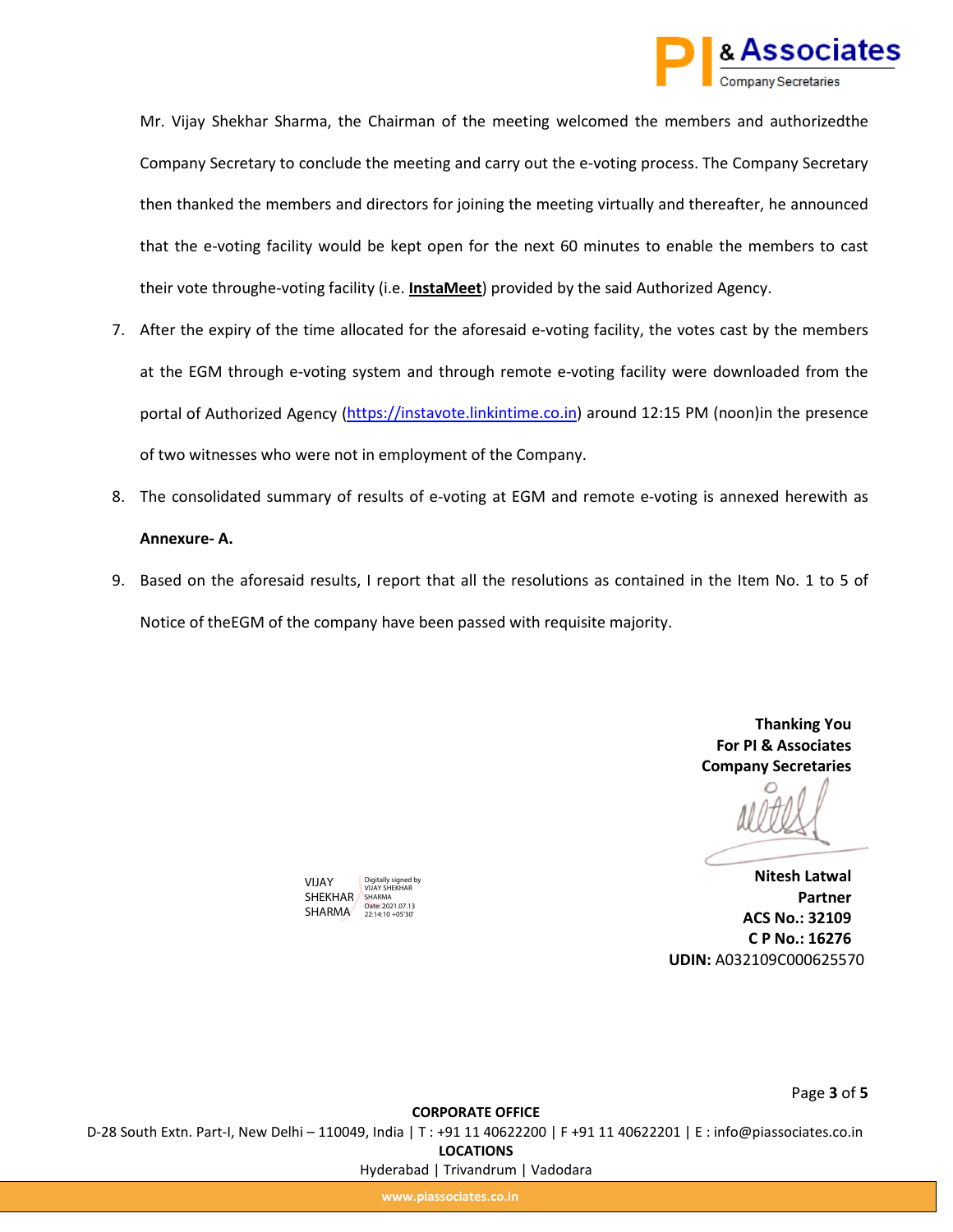

# **SPECIAL BUSINESSES:**

**Resolution No. 1:**To consider and approve raising of capital through an initial public offering of equity shares.

| <b>Special Resolution</b>          |                              |                        |              |            |
|------------------------------------|------------------------------|------------------------|--------------|------------|
| <b>Particulars</b>                 | <b>Number of Valid Votes</b> |                        |              |            |
|                                    | <b>Remote E-voting</b>       | <b>E-Voting at EGM</b> | <b>Total</b> | Percentage |
| <b>Number of Members voted</b>     | 15                           | 23                     | 38           | NA.        |
| Votes on favor of the resolution   | 96412300                     | 468476980              | 564889280    | 100        |
| Votes on against of the resolution | Nil                          | Nil                    | Nil          | Nil        |
| <b>Invalid Votes</b>               | Nil                          | Nil                    | Nil          | Nil        |
| <b>Total</b>                       | 96412300                     | 468476980              | 564889280    | 100        |

Therefore, the Resolution No. 1 has been approved with requisite votes.

**Resolution No. 2:** To consider and approve declassification of Mr. Vijay Shekhar Sharma from his status as promoter of the Company.

| <b>Ordinary Resolution</b>         |                              |                        |              |            |
|------------------------------------|------------------------------|------------------------|--------------|------------|
| <b>Particulars</b>                 | <b>Number of Valid Votes</b> |                        |              |            |
|                                    | <b>Remote E-voting</b>       | <b>E-Voting at EGM</b> | <b>Total</b> | Percentage |
| <b>Number of Members voted</b>     | 14                           | 23                     | 37           | NА         |
| Votes on favor of the resolution   | 96411910                     | 468476280              | 564888190    | 99.9999    |
| Votes on against of the resolution | Nil                          | 700                    | 700          | 0.0001     |
| <b>Invalid Votes</b>               | Nil                          | Nil                    | Nil          | Nil        |
| <b>Total</b>                       | 96411910                     | 468476980              | 564888890    | 100        |

Therefore, the Resolution No. 2 has been approved with requisite votes.

**Resolution No. 3:**To consider and adopt new articles of association ("AOA") of the company

|                                   |                                                                                                                          | <b>Special Resolution</b>         |                        |              |             |
|-----------------------------------|--------------------------------------------------------------------------------------------------------------------------|-----------------------------------|------------------------|--------------|-------------|
|                                   | <b>Particulars</b>                                                                                                       | <b>Number of Valid Votes</b>      |                        |              | Percentage  |
|                                   |                                                                                                                          | <b>Remote E-voting</b>            | <b>E-Voting at EGM</b> | <b>Total</b> |             |
| <b>VIJAY</b><br>SHEKHAR<br>SHARMA | Digitally signed by<br><b>VIJAY SHEKHAR</b><br><b>SHARMA</b><br>Date: 2021.07.13<br>22:15:02 +05'30"                     | <b>CORPORATE OFFICE</b>           |                        |              | Page 4 of 5 |
|                                   | D-28 South Extn. Part-I, New Delhi - 110049, India   T: +91 11 40622200   F +91 11 40622201   E: info@piassociates.co.in |                                   |                        |              |             |
|                                   |                                                                                                                          | <b>LOCATIONS</b>                  |                        |              |             |
|                                   |                                                                                                                          | Hyderabad   Trivandrum   Vadodara |                        |              |             |

**www.piassociates.co.in**